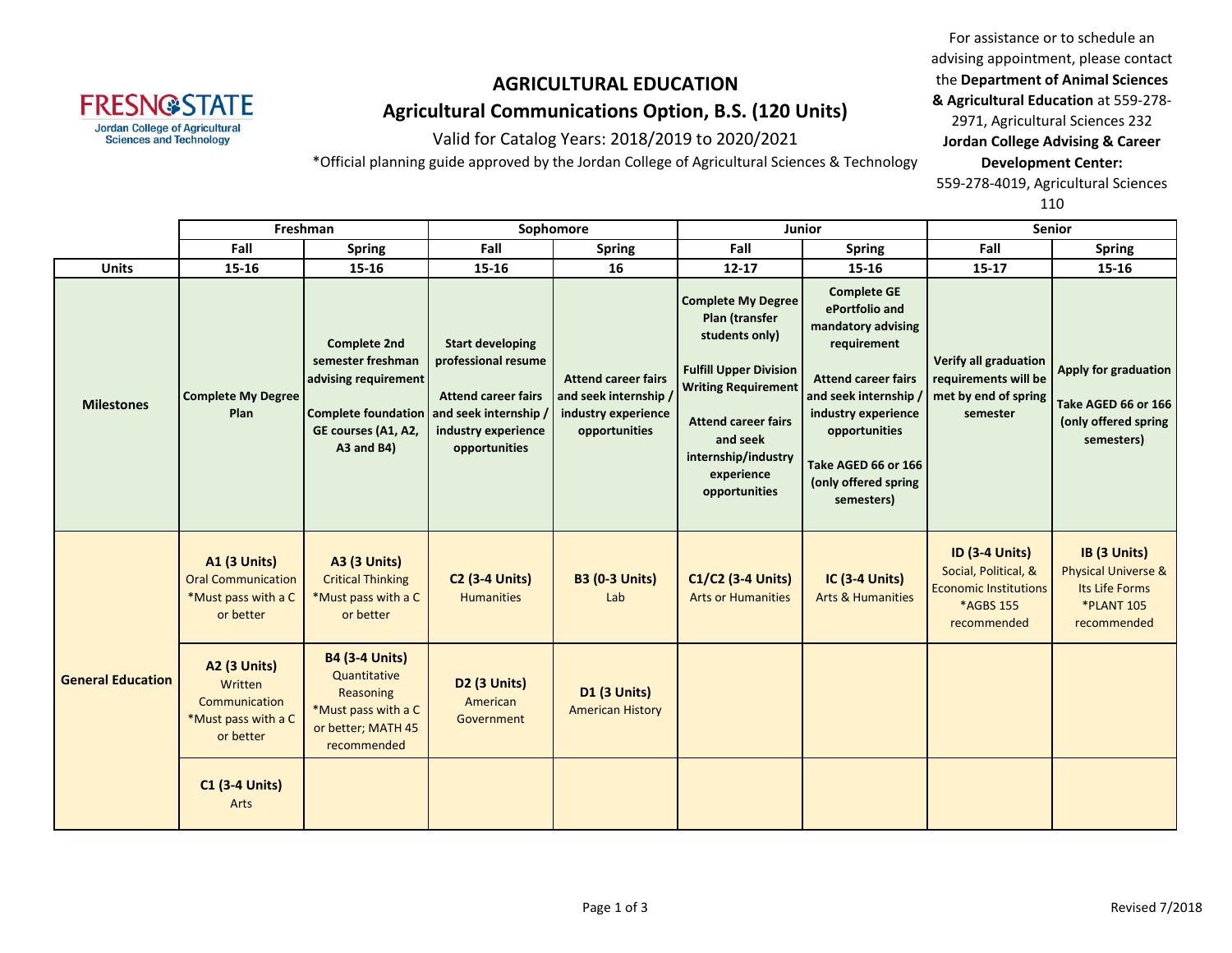**FRESN@STATE Jordan College of Agricultural Sciences and Technology** 

Valid for Catalog Years: 2018/2019 to 2020/2021

\*Official planning guide approved by the Jordan College of Agricultural Sciences & Technology

For assistance or to schedule an advising appointment, please contact the **Department of Animal Sciences & Agricultural Education** at 559-278- 2971, Agricultural Sciences 232 **Jordan College Advising & Career Development Center:** 559-278-4019, Agricultural Sciences

110

|              |                                                                                                                                          | Freshman                                                                                                                                        |                                                                                               | Sophomore                                                                                                                                                                                                           |                                                                                                                                  | Junior                                                                                                                                             | <b>Senior</b>                                                                                                                                       |                                                                                                                                  |
|--------------|------------------------------------------------------------------------------------------------------------------------------------------|-------------------------------------------------------------------------------------------------------------------------------------------------|-----------------------------------------------------------------------------------------------|---------------------------------------------------------------------------------------------------------------------------------------------------------------------------------------------------------------------|----------------------------------------------------------------------------------------------------------------------------------|----------------------------------------------------------------------------------------------------------------------------------------------------|-----------------------------------------------------------------------------------------------------------------------------------------------------|----------------------------------------------------------------------------------------------------------------------------------|
|              | Fall                                                                                                                                     | <b>Spring</b>                                                                                                                                   | Fall                                                                                          | <b>Spring</b>                                                                                                                                                                                                       | Fall                                                                                                                             | <b>Spring</b>                                                                                                                                      | Fall                                                                                                                                                | <b>Spring</b>                                                                                                                    |
| <b>Units</b> | $15 - 16$                                                                                                                                | 15-16                                                                                                                                           | 15-16                                                                                         | 16                                                                                                                                                                                                                  | $12 - 17$                                                                                                                        | 15-16                                                                                                                                              | $15 - 17$                                                                                                                                           | 15-16                                                                                                                            |
| <b>Major</b> | ASCI <sub>1</sub><br>(3 Units)                                                                                                           | <b>GE Area D3</b><br>AGBS <sub>1</sub><br>(3 Units)<br><b>Social Science</b>                                                                    | <b>GE Area B2</b><br><b>BIOL 10, 11,</b><br>or 12<br>(3 Units)<br>Life Sciences               | <b>GE Area B1</b><br><b>CHEM 3A</b><br>(4 Units)<br><b>Physical Sciences</b><br>[Pre-Req: GE B4 (may<br>be taken<br>concurrently); high<br>school chemistry<br>recommended]<br>*No credit if taken<br>after CHEM 1A | <b>MCJ 172 OR 173</b><br>(3 Units)                                                                                               | <b>AGED 66 OR 166</b><br>(3 Units)                                                                                                                 | <b>Agricultural</b><br><b>Economics</b><br>(3 Units)<br>AGBS 28, 31, 117,<br>120, or 150<br>*See course catalog<br>for prerequisite<br>requirements | <b>AGED 66 OR 166</b><br>(3 Units)                                                                                               |
|              | <b>Plant Science</b><br>(3 Units)<br><b>CRSC 1; OH 1;</b><br>HORT 1; or VIT 1<br>*See course catalog<br>for prerequisite<br>requirements | <b>GE Area E</b><br>ASCI <sub>67</sub><br>(3 Units)<br>Lifelong<br>Understanding & Self<br>Development                                          | <b>Animal Science</b><br>(3 Units)<br>*See course catalog<br>for prerequisite<br>requirements | <b>Animal Science</b><br>$(3$ Units)<br>ASCI 11, 21, 31, 35, ASCI 11, 21, 31, 35,<br>41, 51, 61, 81, or 91 41, 51, 61, 81, or 91<br>*See course catalog<br>for prerequisite<br>requirements                         | Soil & Water<br>$(3$ Units)<br>SW 2, 100, or 100N<br>*See course catalog<br>for prerequisite<br>requirements                     | <b>Food Science &amp;</b><br><b>Nutrition</b><br>(3 Units)<br>ASCI 71 or ENOL 15<br>*See course catalog<br>for prerequisite<br>requirements        | Agricultural<br><b>Communications</b><br><b>Career Specialty</b><br>(3 Units)<br>*See department<br>office<br>for details                           | <b>Agricultural</b><br><b>Communications</b><br><b>Career Specialty</b><br>(3 Units)<br>*See department<br>office<br>for details |
|              |                                                                                                                                          | <b>Plant Science</b><br>(3 Units)<br><b>CRSC 1; OH 1;</b><br><b>HORT 1; or VIT 1</b><br>*See course catalog<br>for prerequisite<br>requirements | MCJ <sub>1</sub><br>(3 Units)                                                                 | <b>Mechanized</b><br><b>Agriculture</b><br>(3 Units)<br>MEAG 1, 20, or 50                                                                                                                                           | <b>Agricultural</b><br><b>Communications</b><br><b>Career Specialty</b><br>(3 Units)<br>*See department<br>office<br>for details | <b>Plant Science</b><br>(3 Units)<br><b>CRSC 1; OH 1;</b><br><b>HORT 1, 110; or VIT</b><br>*See course catalog<br>for prerequisite<br>requirements | <b>Agricultural</b><br><b>Communications</b><br><b>Career Specialty</b><br>(3 Units)<br>*See department<br>office<br>for details                    |                                                                                                                                  |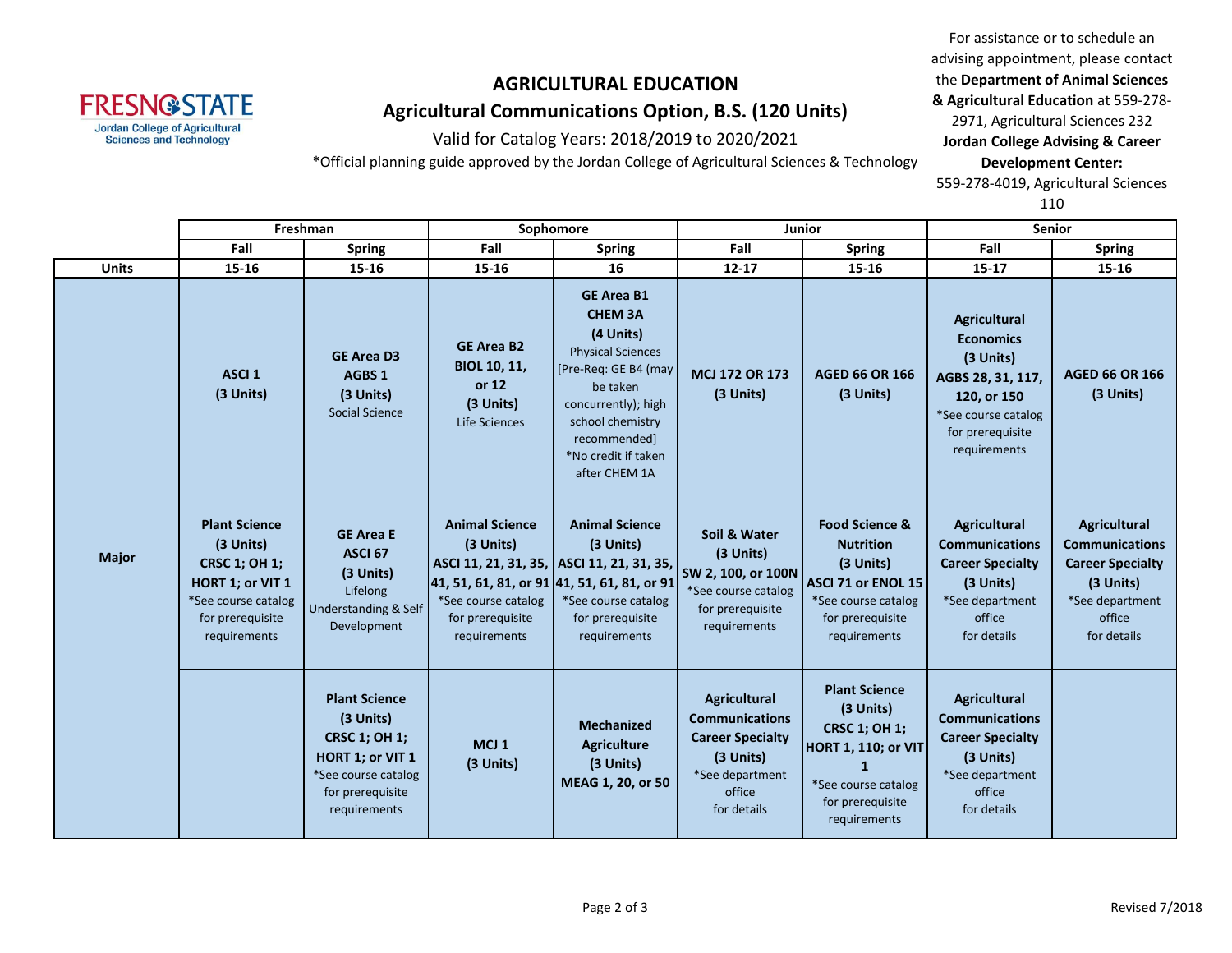

Valid for Catalog Years: 2018/2019 to 2020/2021

\*Official planning guide approved by the Jordan College of Agricultural Sciences & Technology

For assistance or to schedule an advising appointment, please contact the **Department of Animal Sciences & Agricultural Education** at 559-278- 2971, Agricultural Sciences 232 **Jordan College Advising & Career Development Center:** 559-278-4019, Agricultural Sciences 110

|                                                        | Freshman |               | Sophomore |                                              |                                                                                                                         | Junior                                                                                                                           | <b>Senior</b>   |                                                 |
|--------------------------------------------------------|----------|---------------|-----------|----------------------------------------------|-------------------------------------------------------------------------------------------------------------------------|----------------------------------------------------------------------------------------------------------------------------------|-----------------|-------------------------------------------------|
|                                                        | Fall     | <b>Spring</b> | Fall      | <b>Spring</b>                                | Fall                                                                                                                    | <b>Spring</b>                                                                                                                    | Fall            | <b>Spring</b>                                   |
| <b>Units</b>                                           | 15-16    | 15-16         | 15-16     | 16                                           | $12 - 17$                                                                                                               | 15-16                                                                                                                            | $15 - 17$       | $15 - 16$                                       |
| <b>Major</b>                                           |          |               |           | <b>MCJ 10</b><br>(3 Units)<br>[Pre-Req: DQE] |                                                                                                                         | <b>Agricultural</b><br><b>Communications</b><br><b>Career Specialty</b><br>(3 Units)<br>*See department<br>office<br>for details |                 |                                                 |
| <b>Additional</b><br>Graduation<br><b>Requirements</b> |          |               |           |                                              | <b>UDWS (0-4 Units)</b><br>*Upper Division<br><b>Writing Exam</b><br>OR "W" Course (must<br>pass with a C or<br>better) |                                                                                                                                  | <b>Elective</b> | MI (3 Units)<br>Multicultural/<br>International |
|                                                        |          |               |           |                                              |                                                                                                                         |                                                                                                                                  |                 | <b>Elective</b>                                 |

#### FOOTNOTES:

**Prerequisites/Corequisites:** Other restrictions may apply. Please see your course catalog for detailed prerequisite/corequisite requirements.

**Electives (8 units):** Students must earn a minimum of 120 units total to graduate. The number of required elective units may vary, depending on the amount of units earned from major and GE courses. Courses supplementary to the major are strongly recommended.

Upper Division Writing Skills requirement (UDWS): All undergraduate students must demonstrate competency in writing skills by passing the Upper Division Writing Exam (UDWE) or by obtaining a C or better in an approved upper division writing course, identified by the letter "W."

Substitutions: If substitutions/exceptions/waivers are made for any major courses that also meet GE and/or the Multicultural/International graduation requirement, the student is responsible for completing additional courses to satisfy the respective areas (GE and/or MI). This also includes the upperdivision writing requirement.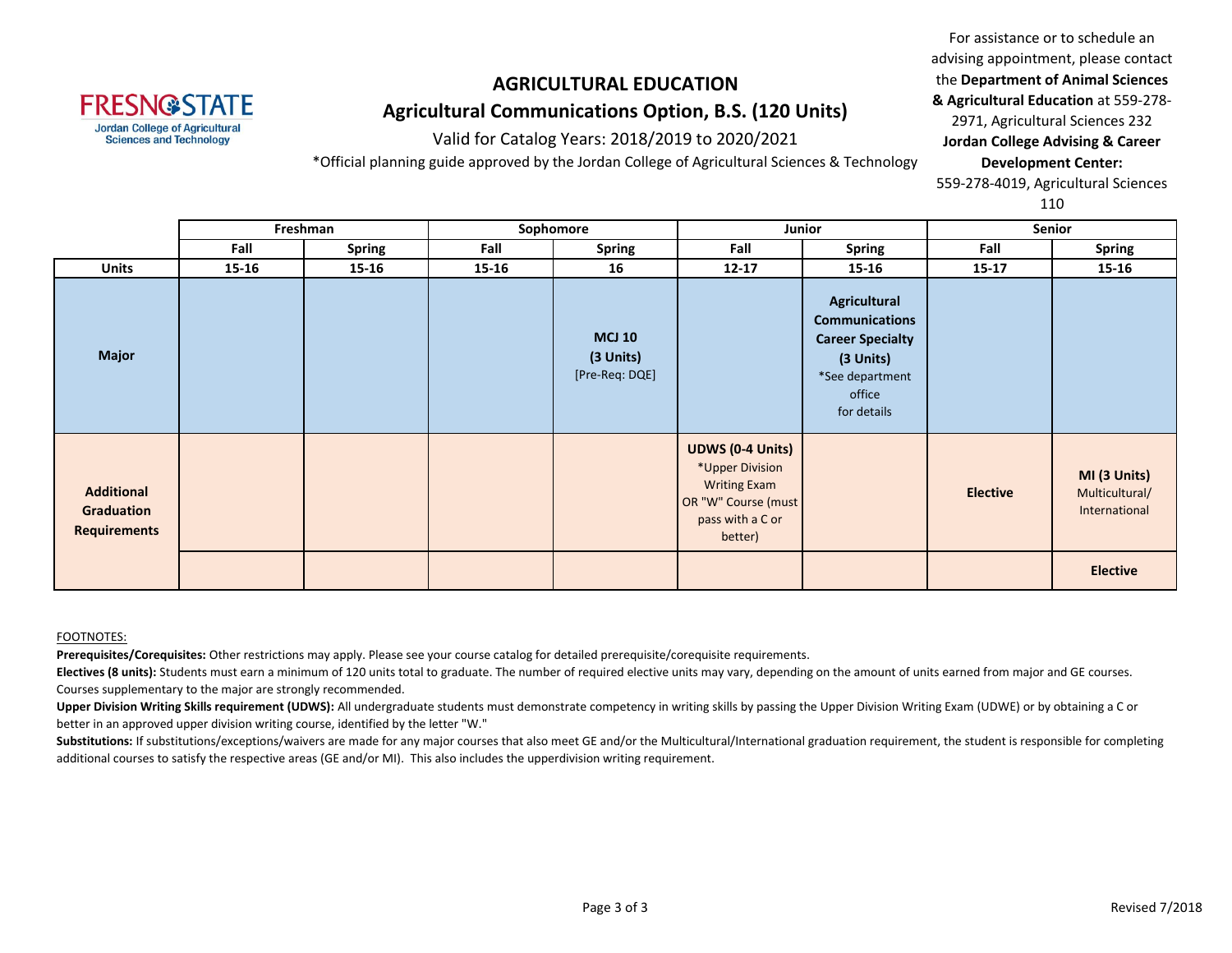

Valid for Catalog Years: 2012/2013 to 2017/2018

\*Official planning guide approved by the Jordan College of Agricultural Sciences & Technology

For assistance or to schedule an advising appointment, please contact the **Department of Animal Sciences & Agricultural Education** at 559-278-

2971, Agricultural Sciences 232 **Jordan College Advising & Career Development Center:**

559-278-4019, Agricultural Sciences

|                             |                                                                                      |                                                                                                                       |                                                                              |                                                                                                                                                                                                           |                                                |                                                | 110                                                                                                                                              |                                                                                                      |  |
|-----------------------------|--------------------------------------------------------------------------------------|-----------------------------------------------------------------------------------------------------------------------|------------------------------------------------------------------------------|-----------------------------------------------------------------------------------------------------------------------------------------------------------------------------------------------------------|------------------------------------------------|------------------------------------------------|--------------------------------------------------------------------------------------------------------------------------------------------------|------------------------------------------------------------------------------------------------------|--|
|                             |                                                                                      | Freshman                                                                                                              | Sophomore                                                                    |                                                                                                                                                                                                           | <b>Junior</b>                                  |                                                | <b>Senior</b>                                                                                                                                    |                                                                                                      |  |
|                             | Fall                                                                                 | <b>Spring</b>                                                                                                         | Fall                                                                         | <b>Spring</b>                                                                                                                                                                                             | Fall                                           | <b>Spring</b>                                  | Fall                                                                                                                                             | <b>Spring</b>                                                                                        |  |
| <b>Units</b>                | 15-16                                                                                | 15-16                                                                                                                 | $15 - 16$                                                                    | 16                                                                                                                                                                                                        | $12 - 17$                                      | 15-16                                          | $15 - 17$                                                                                                                                        | 15-16                                                                                                |  |
|                             | <b>A1 (3 Units)</b><br><b>Oral Communication</b><br>*Must pass with a C<br>or better | <b>A3 (3 Units)</b><br><b>Critical Thinking</b><br>*Must pass with a C<br>or better                                   | <b>C2 (3-4 Units)</b><br><b>Humanities</b>                                   | <b>B3 (0-3 Units)</b><br>Lab                                                                                                                                                                              | C1/C2 (3-4 Units)<br><b>Arts or Humanities</b> | IC (3-4 Units)<br><b>Arts &amp; Humanities</b> | <b>ID (3-4 Units)</b><br>Social, Political, &<br><b>Economic Institutions</b><br>*AGBS 155<br>recommended                                        | IB (3 Units)<br><b>Physical Universe &amp;</b><br>Its Life Forms<br><b>*PLANT 105</b><br>recommended |  |
| General<br><b>Education</b> | <b>A2 (3 Units)</b><br>Written<br>Communication<br>*Must pass with a C<br>or better  | <b>B4 (3-4 Units)</b><br>Quantitative<br><b>Reasoning</b><br>*Must pass with a C<br>or better; MATH 45<br>recommended | D <sub>2</sub> (3 Units)<br><b>American Government</b>                       | <b>D1 (3 Units)</b><br><b>American History</b>                                                                                                                                                            |                                                |                                                |                                                                                                                                                  | MI (3 Units)<br>Multicultural/Interna<br>tional                                                      |  |
|                             | <b>C1 (3-4 Units)</b><br>Arts                                                        |                                                                                                                       |                                                                              |                                                                                                                                                                                                           |                                                |                                                |                                                                                                                                                  |                                                                                                      |  |
| <b>Major</b>                | ASCI 1 (3 Units)                                                                     | <b>GE Area D3</b><br>AGBS 1 (3 Units)<br>Social Science                                                               | <b>GE Area B2</b><br><b>BIOL 10, 11,</b><br>or 12 (3 Units)<br>Life Sciences | <b>GE Area B1</b><br>CHEM 3A (4 Units)<br><b>Physical Sciences</b><br>[Pre-Req: GE B4 (may<br>be taken<br>concurrently); high<br>school chemistry<br>recommended]<br>*No credit if taken<br>after CHEM 1A | <b>MCJ 172 OR 173</b><br>(3 Units)             | <b>AGED 66 OR 166</b><br>(3 Units)             | <b>Agricultural</b><br><b>Economics (3 Units)</b><br>AGBS 28, 31, 117,<br>120, or 150<br>*See course catalog for<br>prerequisite<br>requirements | <b>AGED 66 OR 166</b><br>(3 Units)                                                                   |  |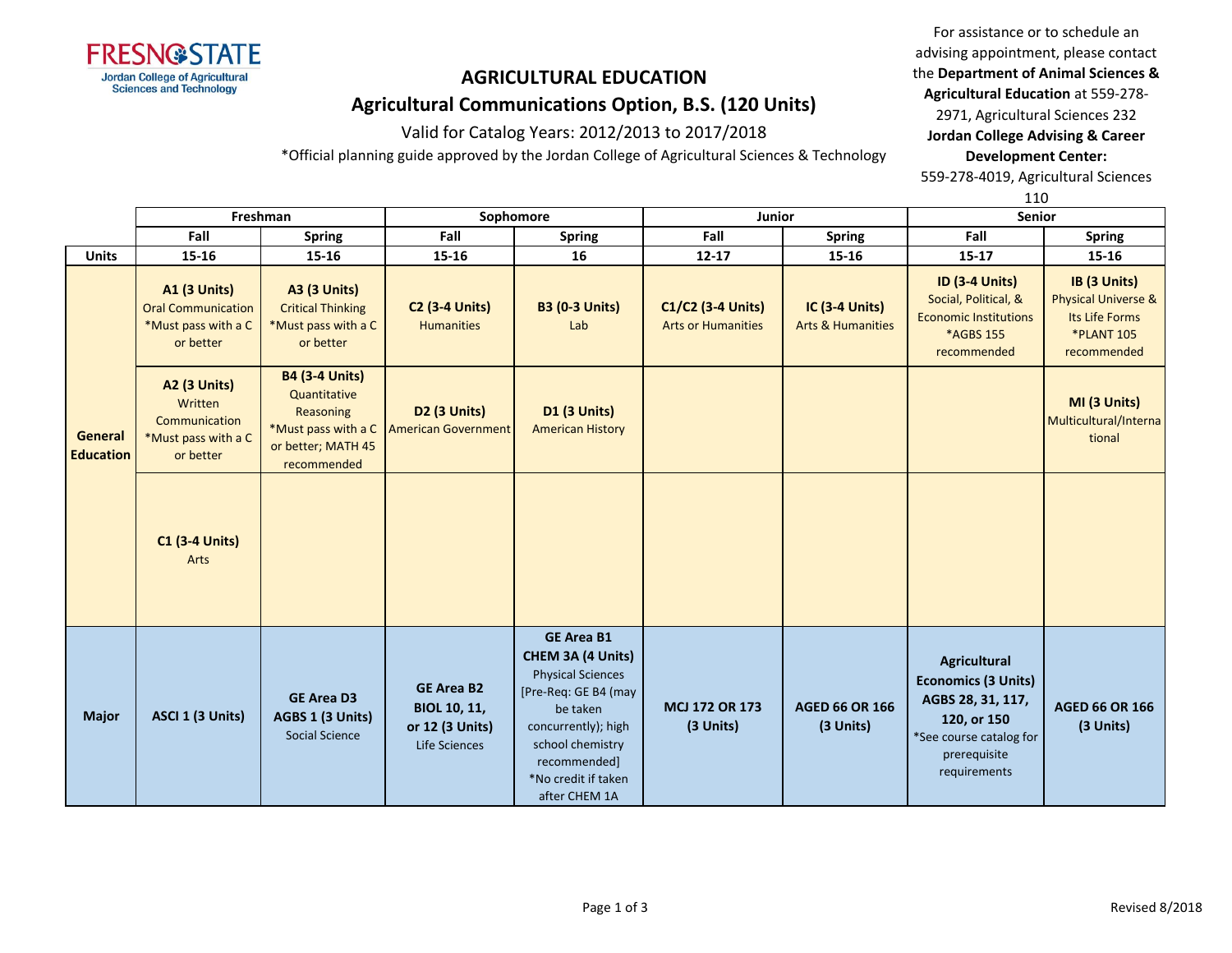

Valid for Catalog Years: 2012/2013 to 2017/2018

\*Official planning guide approved by the Jordan College of Agricultural Sciences & Technology

For assistance or to schedule an advising appointment, please contact the **Department of Animal Sciences & Agricultural Education** at 559-278-

2971, Agricultural Sciences 232 **Jordan College Advising & Career Development Center:**

559-278-4019, Agricultural Sciences

|                  |                                                                                                                                          |                                                                                                                                          |                                                                                                                                                |                                                                                                                                                |                                                                                                                               |                                                                                                                                                                    | 110                                                                                                                           |                                                                                                                                  |
|------------------|------------------------------------------------------------------------------------------------------------------------------------------|------------------------------------------------------------------------------------------------------------------------------------------|------------------------------------------------------------------------------------------------------------------------------------------------|------------------------------------------------------------------------------------------------------------------------------------------------|-------------------------------------------------------------------------------------------------------------------------------|--------------------------------------------------------------------------------------------------------------------------------------------------------------------|-------------------------------------------------------------------------------------------------------------------------------|----------------------------------------------------------------------------------------------------------------------------------|
|                  | Freshman                                                                                                                                 |                                                                                                                                          |                                                                                                                                                | Sophomore                                                                                                                                      | Junior                                                                                                                        |                                                                                                                                                                    | Senior                                                                                                                        |                                                                                                                                  |
|                  | Fall                                                                                                                                     | <b>Spring</b>                                                                                                                            | Fall                                                                                                                                           | <b>Spring</b>                                                                                                                                  | Fall                                                                                                                          | <b>Spring</b>                                                                                                                                                      | Fall                                                                                                                          | <b>Spring</b>                                                                                                                    |
| <b>Units</b>     | 15-16                                                                                                                                    | $15 - 16$                                                                                                                                | $15 - 16$                                                                                                                                      | 16                                                                                                                                             | $12 - 17$                                                                                                                     | 15-16                                                                                                                                                              | $15 - 17$                                                                                                                     | 15-16                                                                                                                            |
| <b>Major</b>     | <b>Plant Science</b><br>(3 Units)<br><b>CRSC 1; OH 1;</b><br>HORT 1; or VIT 1<br>*See course catalog<br>for prerequisite<br>requirements | <b>GE Area E</b><br><b>ASCI 67 (3 Units)</b><br>Lifelong<br><b>Understanding &amp; Self</b><br>Development                               | <b>Animal Science</b><br>(3 Units) ASCI 11,<br>21, 31, 35, 41, 51,<br>61, 81, or 91<br>*See course catalog<br>for prerequisite<br>requirements | <b>Animal Science</b><br>(3 Units) ASCI 11,<br>21, 31, 35, 41, 51,<br>61, 81, or 91<br>*See course catalog<br>for prerequisite<br>requirements | Soil & Water (3 Units)<br>SW 2, 100, or 100N<br>*See course catalog for<br>prerequisite<br>requirements                       | <b>Food Science &amp;</b><br><b>Nutrition (3 Units)</b><br>ASCI 71 or ENOL 15<br>*See course catalog<br>for prerequisite<br>requirements                           | <b>Agricultural</b><br><b>Communications</b><br><b>Career Specialty</b><br>(3 Units)<br>*See department office<br>for details | <b>Agricultural</b><br><b>Communications</b><br><b>Career Specialty</b><br>(3 Units)<br>*See department<br>office<br>for details |
|                  |                                                                                                                                          | <b>Plant Science</b><br>(3 Units)<br><b>CRSC 1; OH 1;</b><br>HORT 1; or VIT 1<br>*See course catalog<br>for prerequisite<br>requirements | MCJ 1 (3 Units)                                                                                                                                | <b>Mechanized</b><br>Agriculture (3 Units)<br>MEAG 1, 20, or 50                                                                                | <b>Agricultural</b><br><b>Communications</b><br><b>Career Specialty</b><br>(3 Units)<br>*See department office<br>for details | <b>Plant Science</b><br>(3 Units)<br><b>CRSC 1; OH 1;</b><br><b>HORT 1, 110; or VIT</b><br>$\mathbf{1}$<br>*See course catalog<br>for prerequisite<br>requirements | <b>Agricultural</b><br><b>Communications</b><br><b>Career Specialty</b><br>(3 Units)<br>*See department office<br>for details |                                                                                                                                  |
|                  |                                                                                                                                          |                                                                                                                                          |                                                                                                                                                | <b>MCJ 10 (3 Units)</b><br>[Pre-Req: DQE]                                                                                                      |                                                                                                                               | <b>Agricultural</b><br><b>Communications</b><br><b>Career Specialty</b><br>(3 Units)<br>*See department<br>office<br>for details                                   |                                                                                                                               |                                                                                                                                  |
| <b>Electives</b> |                                                                                                                                          |                                                                                                                                          |                                                                                                                                                |                                                                                                                                                | <b>UDWS (0-4 Units)</b><br>*Upper Division<br><b>Writing Exam</b><br>OR "W" Course (must<br>pass with a C or better)          |                                                                                                                                                                    | <b>Elective</b>                                                                                                               | <b>Elective</b>                                                                                                                  |